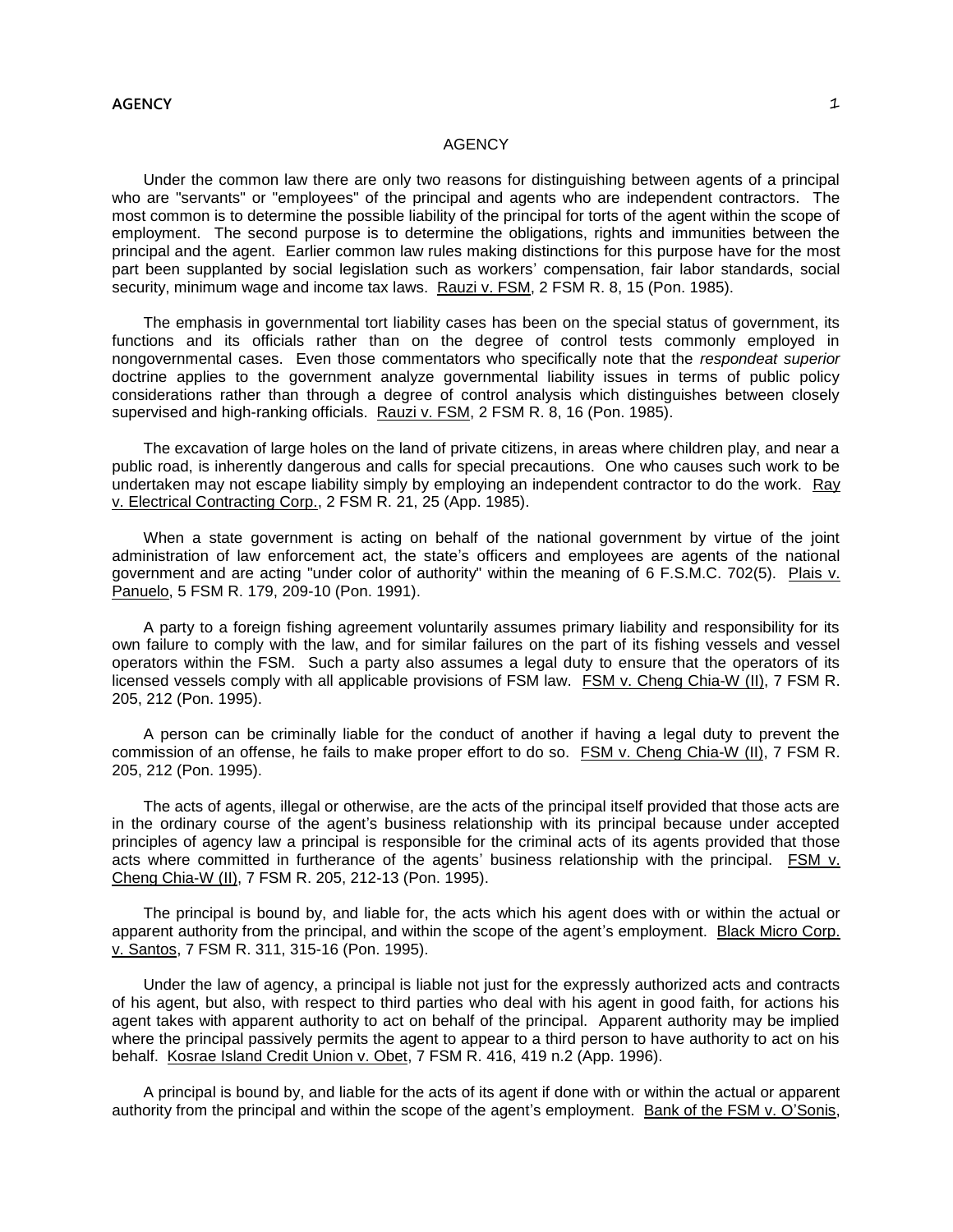8 FSM R. 67, 69 (Chk. 1997).

An agency relationship is based upon consent by one person that another shall act in his behalf and be subject to his control. Bank of the FSM v. O'Sonis, 8 FSM R. 67, 69 (Chk. 1997).

The existence of an agency relationship is not negated merely because the agent is named by someone other than the principal. Bank of the FSM v. O'Sonis, 8 FSM R. 67, 69 (Chk. 1997).

A party may require another to appoint an agent as a condition to an agreement. Bank of the FSM v. O'Sonis, 8 FSM R. 67, 69 (Chk. 1997).

When a bank requires, as a condition of the loan, that a borrower have his employer make the loan repayments out of the borrower's paycheck the borrower's employer is acting as the agent of the borrower. Bank of the FSM v. O'Sonis, 8 FSM R. 67, 69 (Chk. 1997).

When a fishing boat captain knows that he has caught fish and retained possession of fish while he had not maintained the required daily catch log in English that knowledge is attributable, under agency law principles, to the foreign fishing agreement party through which the boat was authorized. FSM v. Ting Hong Oceanic Enterprises, 8 FSM R. 79, 91 (Pon. 1997).

A principal is bound by, and liable for, the acts of its agent done with or within the actual or apparent authority from the principal and within the scope of the agent's employment. Agency relationships are based upon consent by one person that another shall act in his behalf and be subject to his control. FSM v. Ting Hong Oceanic Enterprises, 8 FSM R. 79, 91-92 (Pon. 1997).

The duties of an agent for the service of process are not the same as those of an attorney. Practically anyone may serve in the capacity as an agent. It may entail little more than receiving legal papers and promptly forwarding them on to the principal. Fabian v. Ting Hong Oceanic Enterprises, 8 FSM R. 93, 94 (Chk. 1997).

When a law firm has been designated as an agent for service of process by a foreign corporation required to appoint one in the FSM, the law firm may remain the corporation's agent for service even if the corporation has left the FSM and the firm is no longer its attorney. Fabian v. Ting Hong Oceanic Enterprises, 8 FSM R. 93, 94-95 (Chk. 1997).

A principal is bound by, and liable for, the acts of its agent, if those acts are done with actual or apparent authority from the principal and are within the scope of the agent's employment. FSM v. Ting Hong Oceanic Enterprises, 8 FSM R. 166, 176 (Pon. 1997).

Because a corporate principal may be held criminally liable for its agent's conduct when the agent acts within the scope of its authority for the principal's benefit, a foreign fishing agreement party may be held criminally liable for the conduct of its authorized vessel. FSM v. Ting Hong Oceanic Enterprises, 8 FSM R. 166, 176 (Pon. 1997).

An authorized vessel's master's knowledge is attributable to its foreign fishing agreement party because knowledge held by an agent or employee of a corporation may be attributed to its principal. FSM v. Ting Hong Oceanic Enterprises, 8 FSM R. 166, 180 (Pon. 1997).

An agent and principal may be sued in the same action for the same cause of action even when the principal's liability is predicated solely on the agency. Kaminanga v. FSM College of Micronesia, 8 FSM R. 438, 442 (Chk. 1998).

An agency relationship is based upon consent by one person that another shall act in his behalf and be subject to his control. A principal is bound by, and liable for the acts of its agent if done with or within the actual or apparent authority from the principal and within the scope of the agent's employment. Sigrah v. Timothy, 9 FSM R. 48, 52 (Kos. S. Ct. Tr. 1999).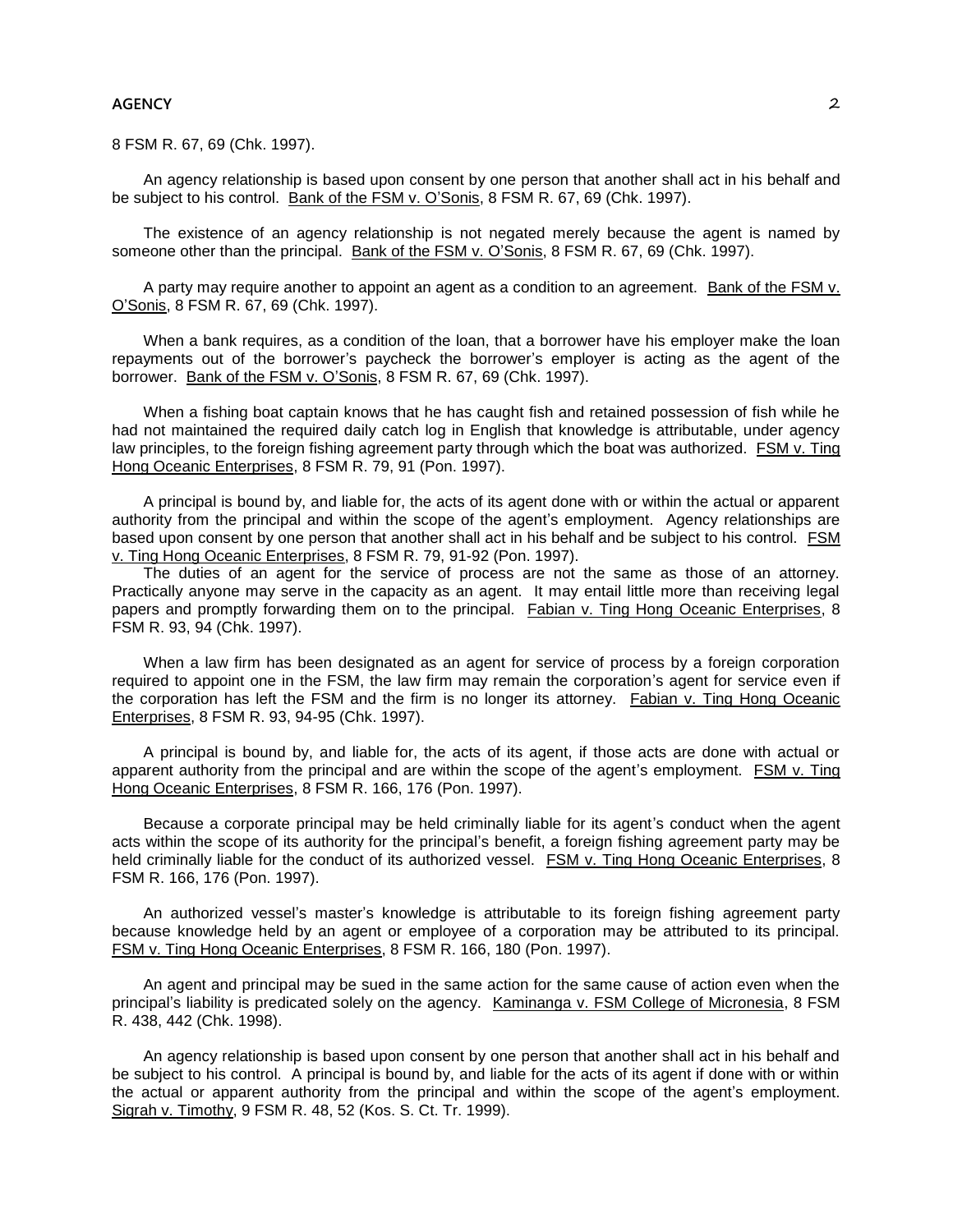When a general manager's actions in hiring, supervising and paying the employees of a sawmill were within the scope of authority granted to him by the principals, the sawmill's joint owners, the principals are bound by their agent's actions in hiring or authorizing the hiring of a sawmill employee. Sigrah v. Timothy, 9 FSM R. 48, 52 (Kos. S. Ct. Tr. 1999).

Under the common law, there are only two reasons for distinguishing between agents of a principal who are "servants" or "employees" of the principal and agents who are independent contractors. The most common is to determine the principal's possible liability for torts of the agent within the scope of employment. The second purpose is to determine the obligations, rights and immunities between the principal and the agent. Sigrah v. Timothy, 9 FSM R. 48, 53 (Kos. S. Ct. Tr. 1999).

A fishing association is not liable under a general theory of agency when the complaint does not make a general agency allegation, and instead asserts liability based on an agreement's language, and nothing in the agreement renders the other defendants the agents of the fishing association such that the association is liable under the respondeat superior doctrine for the damages flowing from a vessel's alleged negligent operation. Dai Wang Sheng v. Japan Far Seas Purse Seine Fishing Ass'n, 10 FSM R. 112, 115 (Kos. 2001).

Generally, a principal is bound by, and liable for, the acts of its agent done with or within the actual or apparent authority from the principal and within the scope of the agent's employment. FSM v. National Offshore Tuna Fisheries Ass'n, 10 FSM R. 169, 174 (Chk. 2001).

Agency relationships are based upon one person's consent that another shall act on his behalf and be subject to his control. FSM v. National Offshore Tuna Fisheries Ass'n, 10 FSM R. 169, 174 (Chk. 2001).

Acting for another is the act of an agent. FSM v. National Offshore Tuna Fisheries Ass'n, 10 FSM R. 169, 174 (Chk. 2001).

Someone acting on another's behalf is someone who is acting as an agent for that other. FSM v. National Offshore Tuna Fisheries Ass'n, 10 FSM R. 169, 174 (Chk. 2001).

There is no authority by which an agent may be held liable to a third party for its principal's actions when they are not also the agent's own actions or when the agent has not expressly agreed to be liable for those actions. FSM v. National Offshore Tuna Fisheries Ass'n, 10 FSM R. 169, 174 (Chk. 2001).

Corporations of necessity must always act by their agents. Kosrae v. Worswick, 10 FSM R. 288, 292 (Kos. 2001).

When the defendants provide documents signed by both Naiten and Linda Phillip showing them to be co-owners of the business; Kolonia Town municipal records showing that they were recorded as the business=s co-owners for business license purposes; an affidavit concerning times that both had come in together to make the original insurance application and that later dealings with the business were always with Linda Phillip; and the rental agreement for the damaged pickup, which was signed by Linda Phillip as "company agent" and when the plaintiff offers no evidence, argument, or affidavit that Linda Phillip did not have authority to act as the business=s agent in this regard, the court must conclude that there is no genuine issue of fact that Linda Phillip had the actual or apparent authority to act as agent concerning payment of the insurance premium. Phillip v. Marianas Ins. Co., 12 FSM R. 464, 469 (Pon. 2004).

A principal is bound by, and liable for, the acts which his agent does with or within the actual or apparent authority from the principal, and within the scope of the agent's employment. Phillip v. Marianas Ins. Co., 12 FSM R. 464, 469 (Pon. 2004).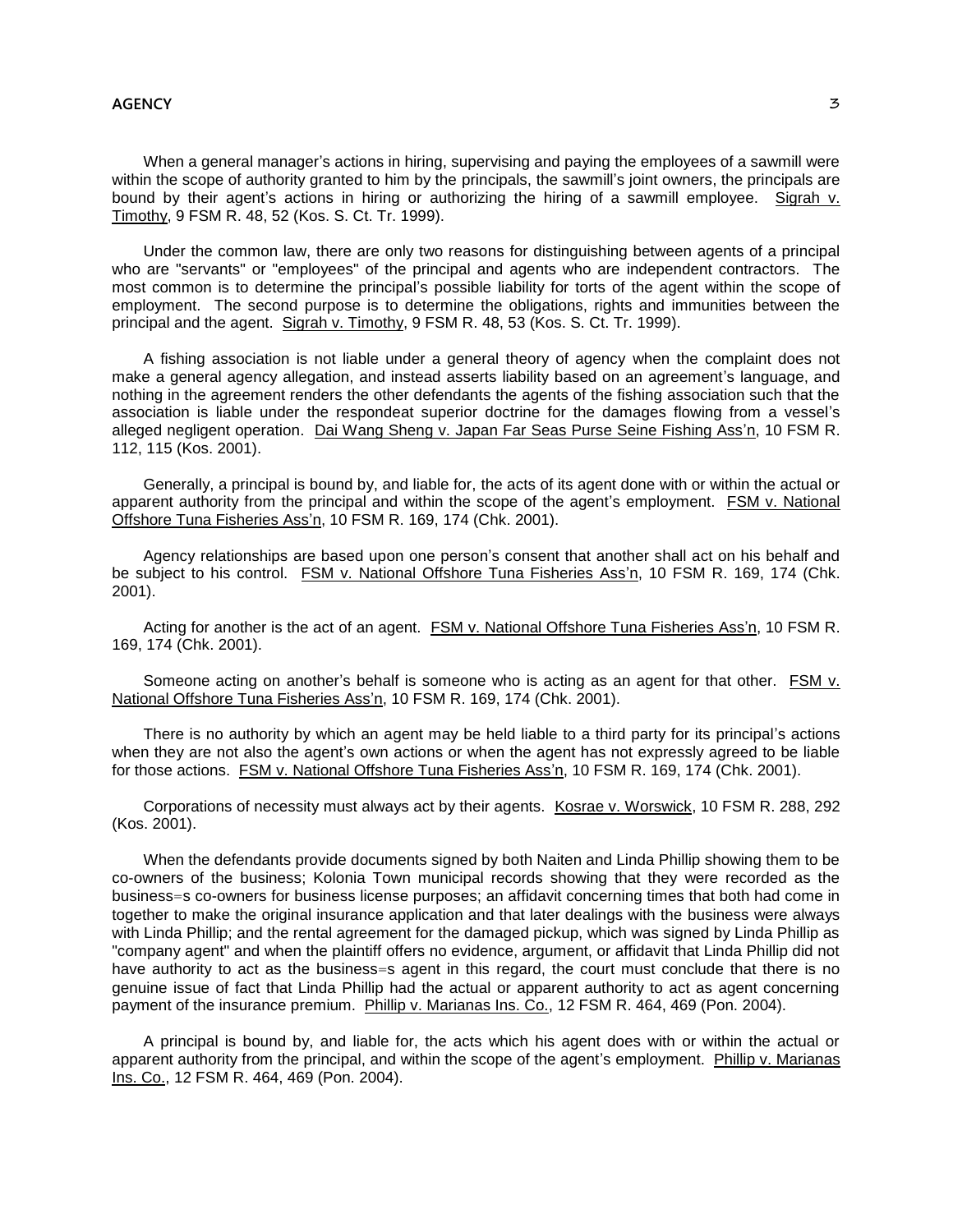Under the law of agency, a principal is liable not just for the expressly authorized acts and contracts of his agent, but also, with respect to third parties who deal with his agent in good faith, for actions his agent takes with apparent authority to act on the principal's behalf. Apparent authority may be implied where the principal passively permits the agent to appear to a third person to have authority to act on his behalf. Phillip v. Marianas Ins. Co., 12 FSM R. 464, 469 (Pon. 2004).

A principal is liable not just for his agent's expressly authorized acts and contracts, but also, with respect to third parties who deal with his agent in good faith, for actions his agent takes with apparent authority to act on the principal's behalf. Apparent authority may be implied where the principal passively permits the agent to appear to a third person to have authority to act on his behalf. Hartman v. Krum, 14 FSM R. 526, 530 (Chk. 2007).

When an agent had neither the actual nor the apparent authority to bind the principal to make rental payments since the principal did not give the agent actual authority to agree to rental payments for a cement mixer=s use, and since the agent informed the plaintiffs that he would have to discuss their proposed rental amount with the principal, the agent did not have the apparent authority to agree to rental payments and bind the principal. Hartman v. Krum, 14 FSM R. 526, 530 (Chk. 2007).

A principal is bound by, and liable for his agent's acts if done with or within the actual or apparent authority from the principal and within the scope of the agent's employment, but when agreeing to pay rent for a cement mixer was not within the scope of the agent's "employment" as the principal's agent, no contract was formed between the principal and the plaintiffs through agency. Hartman v. Krum, 14 FSM R. 526, 530-31 (Chk. 2007).

A principal is bound by the acts of the agent that the agent performs with the principal's actual or apparent authority. Helicopter Aerial Survey Pty., Ltd. v. Pohnpei, 15 FSM R. 329, 335 (Pon. 2007).

When the defendants' local agent – prior to defendants' fishing activities on August 18th, 19th, and 20th ─ had actual knowledge that NORMA would not be issuing the fishing permit, the knowledge of the defendants= agent is imputed to the defendants under the law of agency. FSM v. Katzutoku Maru, 15 FSM R. 400, 404 (Pon. 2007).

The FSM Development Bank, in administering an IDF loan, is statutorily an agent of the Federated Development Authority and of the Investment Development Fund, not of the State of Pohnpei, even though the loan funds came from Pohnpei's earmarked subaccount. The mere fact that Pohnpei=s approval was also needed if the loan funds came from the subaccount earmarked for Pohnpei, is not enough to make the Bank Pohnpei's agent because, by statute, the IDF, not the State of Pohnpei, profits from the repayment of an IDF loan since all repayments of principal and interest and penalties on loans made from the Fund, all cash assets recovered on loans made from the Fund, and all fees, charges, and penalties collected in relation to administration of the Fund must be deposited into the Fund and the money deposited into the Fund is then available for lending to other entrepreneurs or developers, who are the ultimate beneficiaries of any loan repayment. FSM Dev. Bank v. Arthur, 15 FSM R. 625, 634-35 (Pon. 2008).

When confronted with a situation where a principal may be held vicariously liable for its agent's acts, a plaintiff, at the plaintiff's option, may sue either the principal, the agent, or both. Thus, an agent is not an indispensable or necessary party to a vicarious liability claim against the principal. Nakamura v. Mori, 16 FSM R. 262, 268 (Chk. 2009).

Since an agent is not an indispensable party to a vicarious liability claim against the principal, the principal would not be prejudiced if leave were granted to amend the complaint against it to include a vicarious liability claim against it for an agent's acts even if the plaintiffs do not also sue the agent. Nakamura v. Mori, 16 FSM R. 262, 268 (Chk. 2009).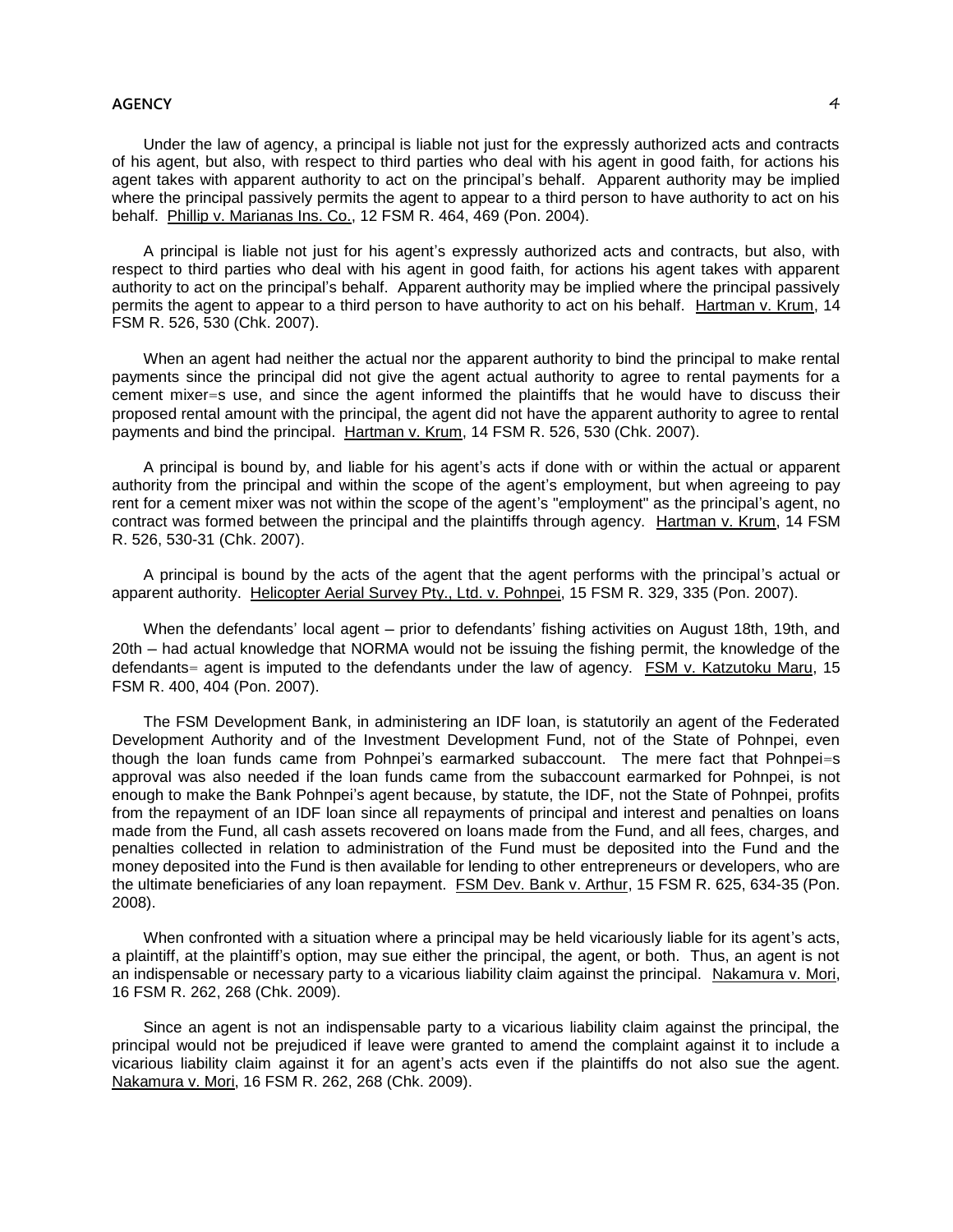When a contract expressly provides that a party is responsible to the other party for its employees' acts, the party is contractually liable to the other for its employee's actions. Individual Assurance Co. v. Iriarte, 16 FSM R. 423, 437 (Pon. 2009).

A principal is liable for the acts of his or her agent when acting under the principal's authority within the scope of the agent's employment. Individual Assurance Co. v. Iriarte, 16 FSM R. 423, 437 (Pon. 2009).

Employers are responsible for the actions of their employee under the law of agency, which binds the principal for the acts of the agent. Individual Assurance Co. v. Iriarte, 16 FSM R. 423, 438 (Pon. 2009).

An employee is herself jointly and severally liable with her employers for the checks she converted by cashing them while she was their employee because, under the doctrine of respondeat superior, an agent=s act within the scope of his or her agency is the act of the principal, and the result is that both the principal and the agent are jointly and severally liable to the person injured by the wrongful act. Individual Assurance Co. v. Iriarte, 16 FSM R. 423, 438 (Pon. 2009).

An agent is not relieved from responsibility for tortious conduct merely because he acted at the request, or even at the command or direction, of the principal. Individual Assurance Co. v. Iriarte, 16 FSM R. 423, 438 (Pon. 2009).

An employee or agent is liable to a third person for injuries resulting from the breach of any duty which the employee or agent owes directly to such third person, and is not liable to a third person for injuries resulting from a breach of duty which the employee or agent owes only or solely to his employer. Individual Assurance Co. v. Iriarte, 16 FSM R. 423, 438-39 (Pon. 2009).

Even as an insurance agency's employee, the employee had a duty not to cash premium checks without first confirming with the insurer that she had the authority to cash the checks. By failing to do so, the employee intentionally deprived the insurer of its property, and is thus liable for the conversion of the checks that she cashed while she was an the agency's employee. The employers and the employee are jointly and severally liable for the checks that the employee cashed during the time that the employers were acting as the insurer's general agents. Individual Assurance Co. v. Iriarte, 16 FSM R. 423, 439 (Pon. 2009).

By definition, the relationship between an agent and principal is a fiduciary one. Agency is the fiduciary relation which results from the manifestation of consent by one person to another that the other shall act on his behalf and subject to his control, and consent by the other so to act. Individual Assurance Co. v. Iriarte, 16 FSM R. 423, 441 (Pon. 2009).

An agent is a fiduciary with respect to the matters within the scope of his agency. The very relationship implies that the principal has reposed some trust or confidence in the agent, and the agent or employee is bound to the exercise of the utmost good faith, loyalty, and honesty toward his principal. Individual Assurance Co. v. Iriarte, 16 FSM R. 423, 441 (Pon. 2009).

Both principal and agent are jointly and severally liable for the torts that the agent commits in the course and scope of the work performed for the principal. Individual Assurance Co. v. Iriarte, 16 FSM R. 423, 446 (Pon. 2009).

A subcontractor is one who is awarded a portion of an existing contract by a contractor. FSM v. GMP Hawaii, Inc., 17 FSM R. 555, 571 (Pon. 2011).

An independent contractor is one who is entrusted to undertake a specific project but who is left free to do the assigned work and to choose the method for accomplishing it. FSM v. GMP Hawaii, Inc., 17 FSM R. 555, 571 (Pon. 2011).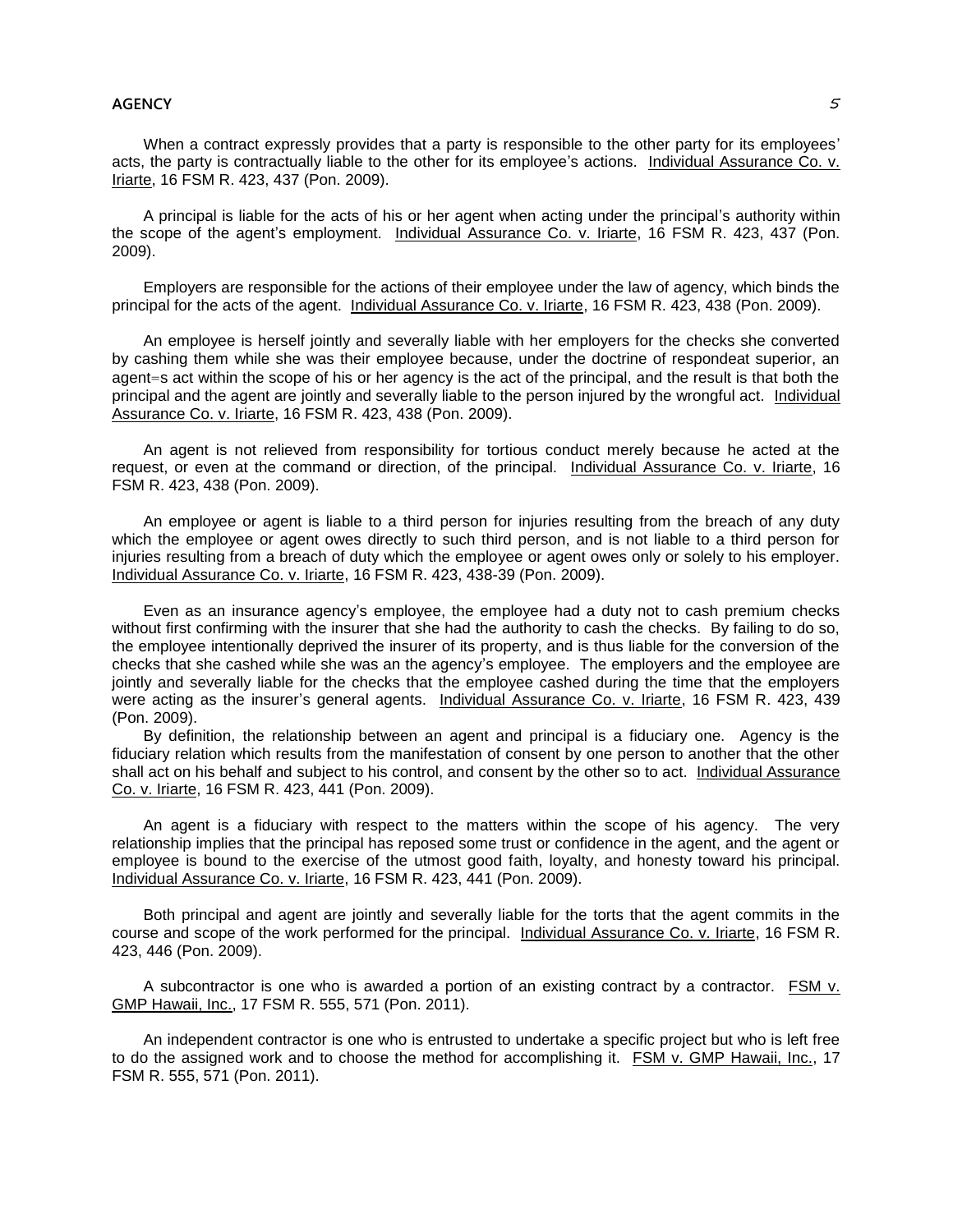The two terms – subcontractor and independent contractor – are not mutually exclusive. A subcontractor may or may not have an agency relationship with the contractor and that relationship does not control whether or not a subcontract has been struck. A party might be both an independent contractor and a subcontractor. FSM v. GMP Hawaii, Inc., 17 FSM R. 555, 571 (Pon. 2011).

A subcontractor=s status, when compared to that of an employee, is ordinarily that of an independent contractor. FSM v. GMP Hawaii, Inc., 17 FSM R. 555, 571 (Pon. 2011).

Subcontracting is merely "farming out" to others all or part of work contracted to be performed by the original contractor. FSM v. GMP Hawaii, Inc., 17 FSM R. 555, 572 (Pon. 2011).

When an Hawaii-based architect undertook to perform part of the contractor=s existing contract but his initial designs were never used and his later conceptual design work was not actually used since the final designs were prepared by an employee of the contractor and not by an independent contractor or other subcontractor, this transaction might better be described as an unsuccessful attempt to subcontract part of the contract. FSM v. GMP Hawaii, Inc., 17 FSM R. 555, 573 (Pon. 2011).

The FSM Development Bank was not Pohnpei's agent in making the loan, in receiving the loan repayments, or in suing the guarantors when the borrower defaulted because until FSM Public Law No. 12-75 was enacted over the President's veto, Pohnpei could not even consider that any IDF funds might be its own money. If it had been Pohnpei's money, then Congress would not have had to enact a law to give it to Pohnpei. That Congress later decided to wind up IDF subaccount activity and allow the transfer of those funds to the states does not magically and retroactively relieve the guarantors of their judiciallydetermined liability to the bank and it does not create a new cause of action or cause a new claim to accrue upon which the plaintiffs can now sue for the first time. AHPW, Inc. v. Pohnpei, 18 FSM R. 1, 10 (Pon. 2011).

When nothing in the record contradicts the trial court finding that Actouka was acting as an insurance broker and that the national government acted as an agent for Chuuk (and the other states) in dealing with the insurance broker Actouka until it came time for the ship operators to pay their respective shares of the agreed premiums due, the trial court's finding that Actouka and Chuuk entered into two separate agreements for Actouka to seek and obtain insurance and that various writings to that effect were signed on the behalf of Chuuk, the party to be charged, was thus not clearly erroneous. Chuuk v. Actouka Executive Ins. Underwriters, 18 FSM R. 111, 118 (App. 2011).

A principal is certainly liable to a third party for the acts of its subagent and a subagent is liable to the principal for the subagent's own acts. But it would be odd indeed if an agent could instruct or authorize a subagent to do something and then escape all liability to the principal because the subagent, not the agent, did the act. Iriarte v. Individual Assurance Co., 18 FSM R. 340, 355 (App. 2012).

Unless otherwise agreed, an agent is responsible to the principal for the conduct of a subagent with reference to the principal's affairs entrusted to the subagent, as the agent is for his own conduct; and as to other matters as a principal is for the conduct of an agent. Iriarte v. Individual Assurance Co., 18 FSM R. 340, 355 (App. 2012).

An agent who employs a subagent is the latter's principal and is responsible both to third persons and to his principal for the subagent's derelictions. Thus the agent is subject to liability to the principal for harm to the principal's property or business caused by the subagent's negligence or other wrong to the principal's interests. Iriarte v. Individual Assurance Co., 18 FSM R. 340, 355 (App. 2012).

The agents were responsible to their principal for the subagent's derelictions or defalcations concerning the principal's premium checks. Iriarte v. Individual Assurance Co., 18 FSM R. 340, 355 (App. 2012).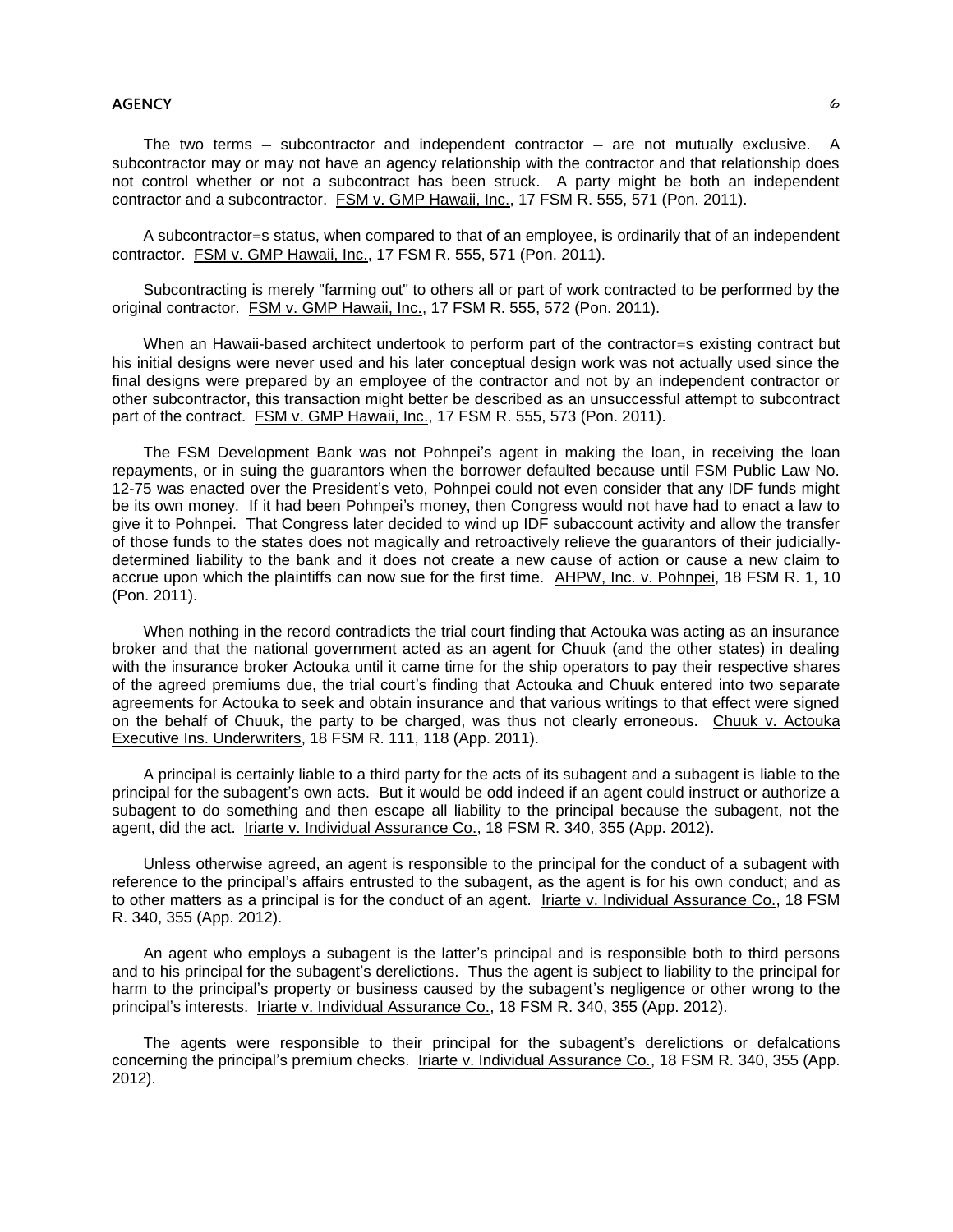Agency is the fiduciary relation which results from one person's manifestation of consent to another that the other shall act on his behalf and subject to his control, and consent by the other to so act, and fiduciary is defined as relating to or founded upon a trust or confidence. Iriarte v. Individual Assurance Co., 18 FSM R. 340, 355 (App. 2012).

An agent is a fiduciary with respect to the matters within the scope of his agency and the agent is bound to the exercise of the utmost good faith, loyalty, and honesty toward his principal. Iriarte v. Individual Assurance Co., 18 FSM R. 340, 355 (App. 2012).

Since handling the principal's premium checks was within the scope of their agency and since the agents did not exercise the utmost good faith, loyalty, and honesty toward the principal when they were its agents because they did not immediately remit all premium checks to the principal, the agents breached the fiduciary duty they owed to the principal and were properly found liable under a breach of fiduciary duty theory. Iriarte v. Individual Assurance Co., 18 FSM R. 340, 355 (App. 2012).

It is not logical that any individual would have apparent authority to cash a check with a corporate payee, especially a foreign corporation. The corporation's agents may have had apparent authority to perform a number of acts on the corporation's behalf, but cashing checks with the corporation as the payee was not one of them. One who pays out on such a check does so at his own peril. Iriarte v. Individual Assurance Co., 18 FSM R. 340, 359 (App. 2012).

The promises made by the insurer's agents bind the insurer and must be enforced in order to avoid manifest injustice because if the plaintiff had enrolled her daughter under a separate cancer policy, she would have been covered under her own policy, but instead, the agent's misrepresentation caused her to keep her daughter under her cancer policy, making the daughter ineligible at the time she was diagnosed with cancer because she did not qualify as a covered family member under that policy's provisions. Johnny v. Occidental Life Ins., 19 FSM R. 350, 359 (Pon. 2014).

A principal is bound by, and liable for, the acts which his agent does with or within the actual or apparent authority from the principal, and within the scope of the agent's employment, and an insurance company's general agent is one who has authority to transact all the business of an insurance company of a particular kind, or in a particular place, and whose powers are coextensive with the business entrusted in the agent's care. Agents have been regarded as general agents when they fully represent the insurance company in a particular district and are authorized to solicit insurance, receive money and premiums, issue and renew polices, appoint subagents, and adjust loses. Johnny v. Occidental Life Ins., 19 FSM R. 350, 362-63 (Pon. 2014).